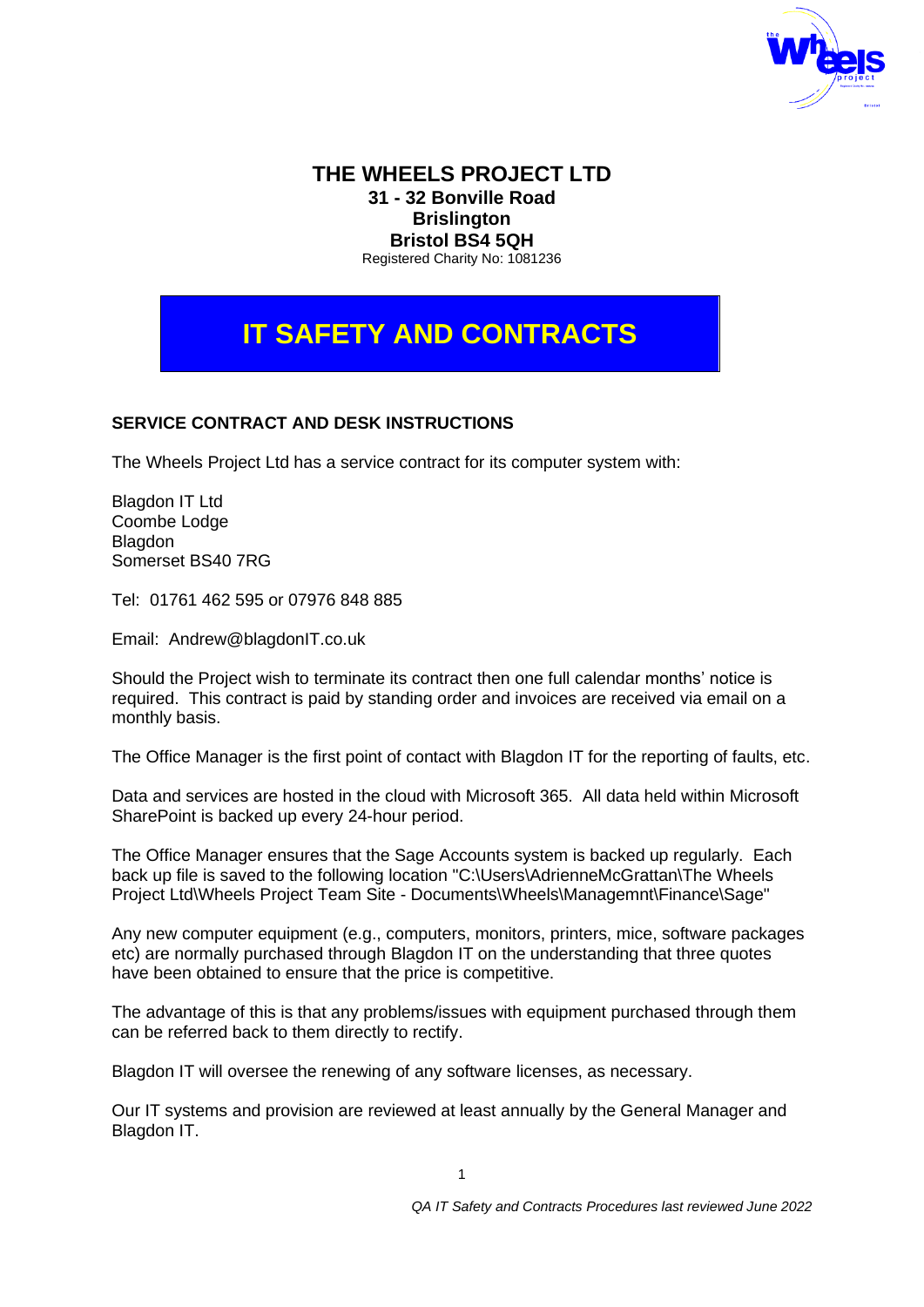

## **PROJECT COMPUTERS AND USE OF**

## **General**

Our computers are networked and connected to the internet for the provision of data and services.

We have four staff computers - four desktops, two laptops, one of which is stored at the General Manager's home.

We have three networked classroom computers.

Only Blagdon IT has the password for access to the server and the computer set up. Staff members have individual passwords to access the network.

## **Staff Log On/Off**

Each member of staff has their own log on and password The minimum requirement for is that passwords must contain at least eight digits with a mixture of letters, numbers and one special character.

Staff *must* log off when they leave their desk for a length of time and certainly when they leave at the end of the day. This ensures that no unauthorised person is able to gain access to Wheels files, some of which are confidential.

#### **Students Log On**

Students use the following to log on:

Username: classroom@wheelsproject.org.uk

Password: Wheelsstudent1

Students, even when using one of the networked computers do not have access to Wheels' folders.

#### **Wheels Computer Files Set Up**

All Wheels' computer files are kept in SharePoint and accessed through 'The Wheels Project – TeamSite Documents folder. Information is stored within appropriate folders, e.g., there are separate folders for Junior Wheels, Management, Funders etc.

Any document produced *must* have its computer reference typed at the bottom of the document in font size 6, e.g., for the Schedule for 2022 for Junior Wheels, this would be saved in '*junior wheels/2022stuff/schedules*' and therefore '*junior wheels/2022 stuff/schedules*' should be typed at the bottom right-hand corner of the document. This enables any authorised person at the Project to locate the document quickly in the absence of the originator of that document.